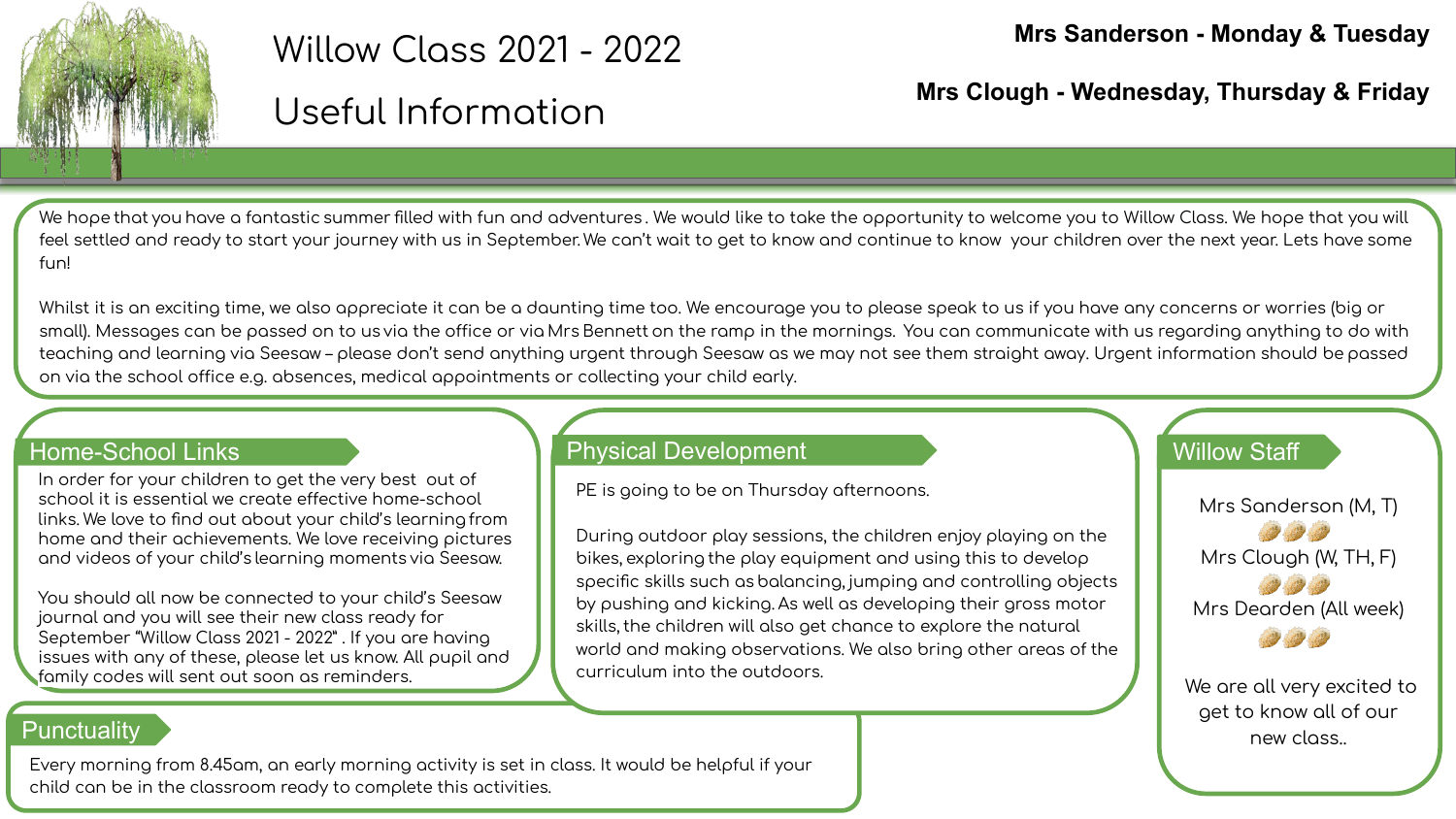

# Willow Class 2021 - 2022

# Useful Information

#### **Mrs Sanderson - Monday & Tuesday**

**Mrs Clough - Wednesday, Thursday & Friday**

#### **Essentials**

P.E. kit inc pumps Waterproofs inc Wellies

Water Bottle

Healthy (nut & pea free) Snack

All items to be clearly labelled

## **Stationary**

All children will be supplied with all stationary needed in their very own pencil case.

# Snacks & Drinks



Children can access the snack table independently throughout the day. They receive a free piece of fruit or veg each day and they can also bring in a *healthy* nut and pea free snack from home in a labelled container. The children will have milk (if ordered) and can bring in a water bottle (no juice or pop please) - in a clearly labelled bottle with their name.

We encourage the children to eat their fruit and drink their milk (or water if they don't have milk) before lunch time. In the afternoon, they can help themselves to water and any snack that may remain from the morning session. Children are taught to wash their hands before snack and are encouraged to clear up independently after they've eaten.

Please ensure that we are made aware of all allergies so that we can **keep your children saÿe.**

# **Birthdays**

As we strive to be a healthier school, we ask parents not to send chocolates or sweets in for their children's birthdays. If you would like them to mark the occasion with their friends, you may like to donate a book or game for the class but please don't go to any expense, this is completely optional. These would then have a Birthday certificate inside such as: "This book was donated to Emmanuel Holcombe Primary School on Rosie's 5<sup>th</sup> birthday."

#### Meet the Teacher

In the Autumn Term we will be holding a "Meet the Teacher" event. This is a quick "hello" from the adults in Willow class with a brief introduction to the class routines.

## Class Trips

More information will follow nearer the time regarding all trips.

- 8th September Great Fire of London Workshop in School.
- Walk to Summerseat aarden centre Block 2
- Smithills Park Farm Block 3

## Sensory Toys

We have a basket of sensory aids, that are accessible to all children. Please do not send your child into school with fidget toys or other sensory aids.